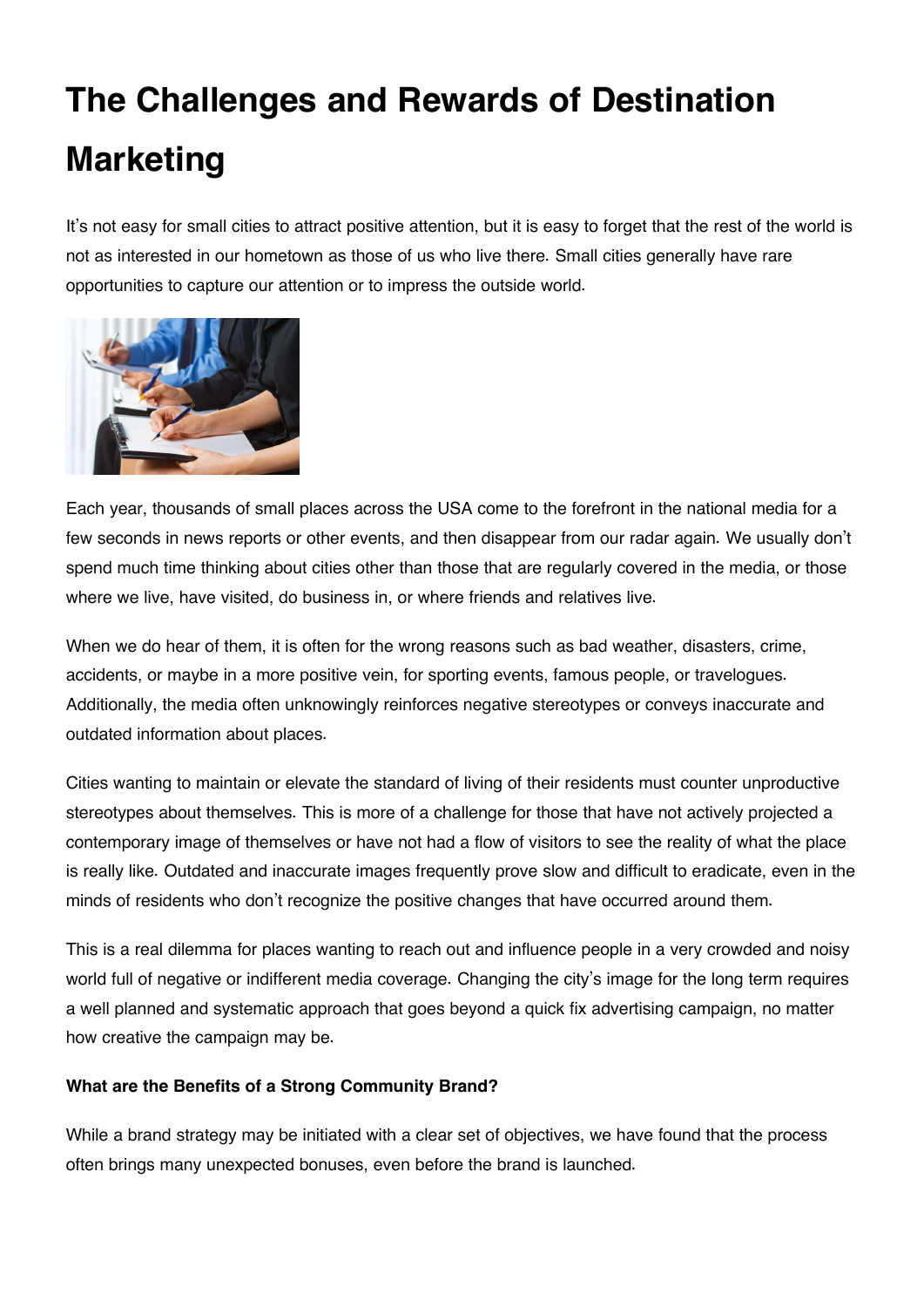

The benefits for both your customers and your community may include

- 1. Provides peace of mind by increasing trust and confidence.
- 2. Saves time and effort.
- 3. Simplifies choices.
- 4. Associations with the place reflects well on them.
- 5. Taps into their needs and desires.
- 6. Provides perceived added value and benefits.
- The Benefits for Your Community's Marketers
- 1. Provides a greater strategic focus.
- 2. Fosters a unified and cooperative approach to city marketing.
- 3. Establishes a clear, valued, and sustainable point of distinction in the minds of customers.

4. Provides a decision-making framework to build a strong, consistent brand identity and avoid contradictory and changing designs, messages, and images.

5. Results in a higher return on investment (ROI) from marketing investments.

6. Enables premium pricing rather than relying on discounts and incentives.

7. Introduces a more persuasive and efficient way to communicate with customers.

8. Leads to improved partnerships, distribution and publicity.

9. Creates a deterrent to competitors wanting to introduce similar messages, products, and experiences: the "first mover" advantage.

10. Provides an umbrella to capture the character and personality of the city enabling all marketers to use similar consistent and compelling messages.

11. Generates loyalty through more repeat customers and word-of-mouth referrals.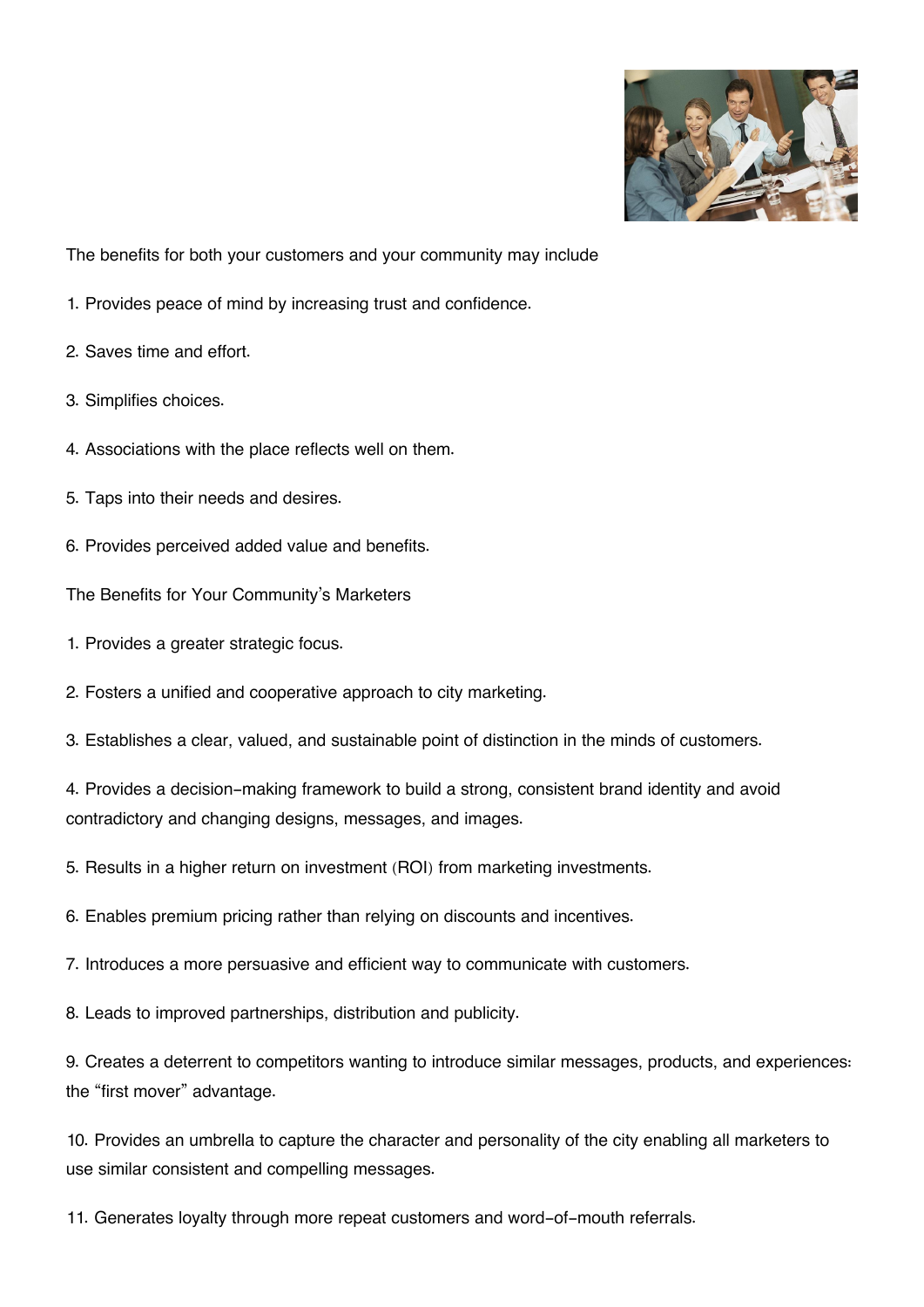12. Provides a distinctive look and feel for marketing applications.



The Benefits for Your Community as a Whole

1. Creates a unifying focus for all public, private, and non-profit sector organizations that rely on the image of the place and its attractiveness.

2. Brings increased respect, recognition, loyalty, and celebrity.

- 3. Corrects out of date, inaccurate or unbalanced perceptions.
- 4. Improves stakeholder revenues, profit margins, and increases lodging tax revenues.
- 5. Increases the attractiveness of local products.
- 6. Increases the ability to attract, recruit, and retain talented people.
- 7. Provides the foundation for future product development, new businesses and investment.
- 8. Enhances civic pride and advocacy.

9. Allows a faster recovery if the place is affected by a crisis, such as a natural disaster or bad publicity.

10. Results in a lower turnover rate of businesses in prime locations.

11. Expands the size of the pie for stakeholders to get a larger share, rather than having to rely on pricing to steal share.

12. Contributes toward a broader economic base.

A place that has a healthy and respected brand identity can be a catalyst for leaders, businesses, and citizens being welcomed in the "right circles," gaining seats on the "right" committees, attracting awards and grants, winning bids to host events, and attracting conferences and meetings. It makes it easier for a place (and its citizens) to be selected in any competitive setting because it is seen to have qualities and benefits that are good to be associated with.

**By Bill Baker** (Total Destination Marketing)